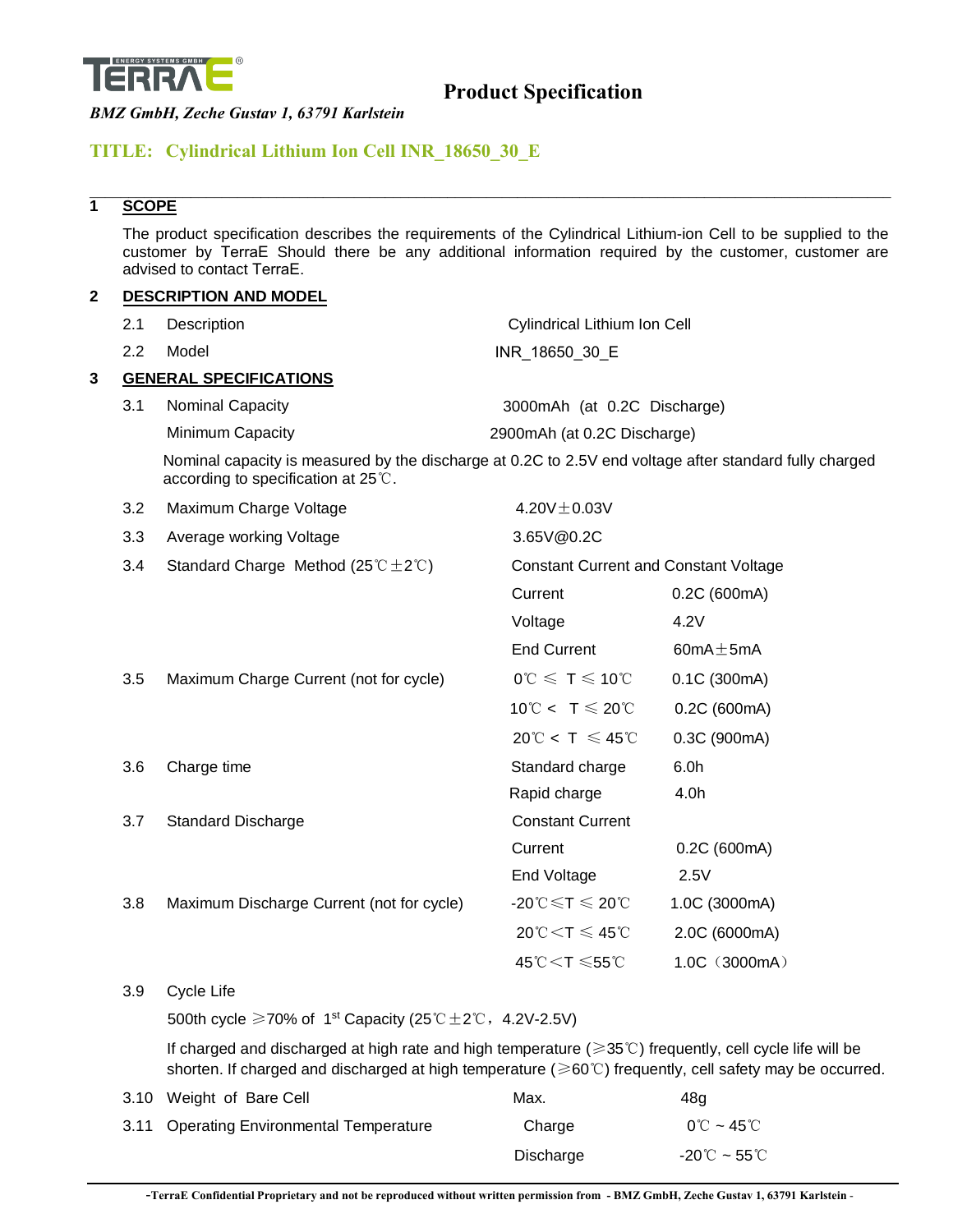

### *BMZ GmbH, Zeche Gustav 1, 63791 Karlstein*

### **TITLE: Cylindrical Lithium Ion Cell INR\_18650\_30\_E**

| 3.12 Storage Temperature | 1 month   | -20℃ ~50℃                            |
|--------------------------|-----------|--------------------------------------|
| (For shipping state)     | 3 months  | -20 $\mathrm{C}$ ~ 40 $\mathrm{C}$ . |
|                          | 12 months | -20℃~ 20℃                            |

 $\mathcal{L}_\mathcal{L} = \mathcal{L}_\mathcal{L} = \mathcal{L}_\mathcal{L} = \mathcal{L}_\mathcal{L} = \mathcal{L}_\mathcal{L} = \mathcal{L}_\mathcal{L} = \mathcal{L}_\mathcal{L} = \mathcal{L}_\mathcal{L} = \mathcal{L}_\mathcal{L} = \mathcal{L}_\mathcal{L} = \mathcal{L}_\mathcal{L} = \mathcal{L}_\mathcal{L} = \mathcal{L}_\mathcal{L} = \mathcal{L}_\mathcal{L} = \mathcal{L}_\mathcal{L} = \mathcal{L}_\mathcal{L} = \mathcal{L}_\mathcal{L}$ 

### **4 OUTLINE DIMENSION**

Dimension: Diameter 18.4mm±0.**2**mm, Height 65.4mm±0.2mm. Refer to attached drawing 1.

### **5 APPEARANCE**

There shall be no such defect as breakage of tube and deep scratch, flaw, crack, rust, leakage, which may adversely affect performance of the cell.

### **6 TEST CONDITION AND DEFINITIONS**

- 6.1 Measuring Equipment
	- 6.1.1 Slide caliper

The slide caliper should have a scale of 0.02mm.

6.1.2 Voltage-Impedance meter

The impedance meter should be operated at AC 1kHz, and have a scale of 0.1m $\Omega$ /1mV.

6.2 Unless otherwise specified, all tests shall be performed at 25℃±2℃ and humidity of 65%RH±20%RH.

The cells used for the test mentioned should be new ones delivered a week before at most.

6.3 Definitions :

C Rate ("C"): The rate (milliamperes) at which a fully charged cell is discharged to its end voltage in one (1) hour.

### **7 CHARACTERISTICS**

7.1 Charge method

7.1.1 Charging shall consist of charging at a 0.2C constant current rate until the cell voltage reaches 4.2V. The cell shall then be charged at constant voltage of 4.2 volts while tapering the charge current. Charging shall be terminated when the charging current has tapered to 0.02C.

7.1.2 Charging shall consist of charging at a 0.3C constant current rate until the cell voltage reaches 4.2V. The cell shall then be charged at constant voltage of 4.2 volts while tapering the charge current. Charging shall be terminated when the charging current has tapered to 0.05C.

7.2 Discharge method :

7.2.1 Cells shall be discharged at a constant current of 0.2C to 2.5 volts

7.2.2 Cells shall be discharged at a constant current of 0.5C to 2.5 volts

7.2.3 Cells shall be discharged at a constant current of 1.0C to 2.5 volts

7.2.4 Cells shall be discharged at a constant current of 2.0C to 2.5 volts

7.3 Internal Impedance

The impedance shall be measured by 6.1.2.

Initial Internal Impedance ≤35mΩ.

7.4 Discharge Rate characteristics

Cells shall be charged per 7.1.1 (0.2C) at 25℃ and discharged per 7.2.1(0.2C), 7.2.2 (0.5C), 7.2.3 (1C), 7.2.4 (2C) at 25℃. The discharge capacity of each cell at respective discharge rate shall be compared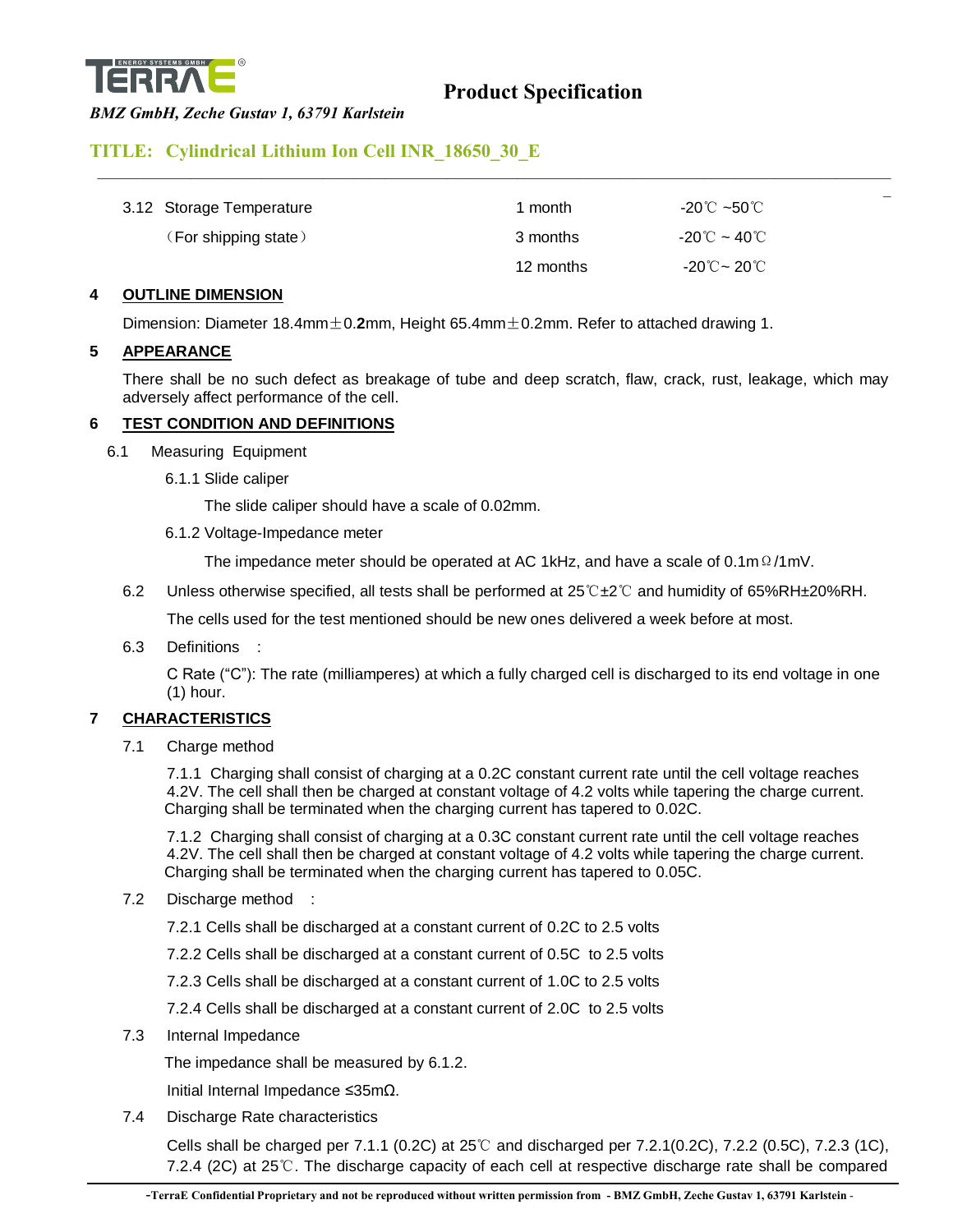

### **TITLE: Cylindrical Lithium Ion Cell INR\_18650\_30\_E**

\_\_\_\_\_\_\_\_\_\_\_\_\_\_\_\_\_\_\_\_\_\_\_\_\_\_\_\_\_\_\_\_\_\_\_\_\_\_\_\_\_\_\_\_\_\_\_\_\_\_\_\_\_\_\_\_\_\_\_\_\_\_\_\_\_\_\_\_\_\_\_\_\_\_\_\_\_\_\_\_\_\_\_\_\_\_\_\_\_\_\_\_\_\_\_\_\_\_\_\_\_\_\_ with the discharge capacity at 0.2C and the percentage shall be calculated. Each cell shall meet or exceed the requirements of Table 1.

Table 1

| 0.2C | 0.5C |      | ∩∩   |
|------|------|------|------|
| 100% | ≥95% | ≥93% | ≥90% |

7.5 Cycle Life

Charge cells per 7.1.2. Rest 15 minutes. Discharge per 7.2.3. Rest 15 minutes before recharge. The test environmental temperature is 25℃±2℃. A cycle is defined as one charge and one discharge. Discharge capacity shall be measured after 500 cycles.

Discharge capacity (500th Cycle) ≥70% of 1st Cycle Capacity

- 7.6 Storage Characteristics
	- 7.6.1 After charge as per 7.1.1, store the testing cells at 25℃±2℃ for 28 days. Then discharge as per 7.2.2. Then the same cell is fully charged as per 7.1.1 again and discharged a second time and measured as per 7.2.2.

The recovery discharge capacity  $(2^{nd}$  discharge capacity  $) \geq 90\%$  of initial capacity.

7.6.2 After charge as per 7.1.1, store the testing cells at 55℃±2℃ for 7 days. Then discharge as per 7.2.2. Then the same cell is fully charged as per 7.1.1 again and discharged a second time and measured as per 7.2.2.

The recovery discharge capacity  $(2^{nd}$  discharge capacity  $) \geq 90\%$  of initial capacity.

7.7 Temperature Characteristics

Cells shall be charged per 7.1.1 and discharged per 7.2.3. Cells , fully charged, shall be stored for 3 hours at the test temperature .The capacity of a cell at each temperature shall be compared to the capacity achieved at 25℃ and the percentage shall be calculated. Each cell shall meet or exceed the requirements of Table 2.

| -10℃ | 0℃   | $25^{\circ}$ | 45°C | $55^{\circ}$ |
|------|------|--------------|------|--------------|
| ≥70% | ≥80% | 100%         | ≥95% | ≥90%         |

#### **8 SAFETY**

8.1 External Short-circuiting Test at 25℃±2℃

Cell fully charged per 7.1.1, is to be short circuited by connecting the positive (+) and negative (-) terminals with a total external resistance of  $80 \pm 20$  mohm. Stop the test when the cell voltage falls to below 0.1V and the cell case temperature has returned to a value within 10 °C of the original testing temperature.

Criteria: No Fire, No Explosion

8.2 Overcharge Test

Cell fully discharged per 7.2.1, is to be overcharged with 3C to 4.2V while tapering the charge current. Monitoring change of cell temperature during testing. The charge duration is 7 hours. Stop the test when cell temperature decays to room temperature.

Criteria: No Fire, No Explosion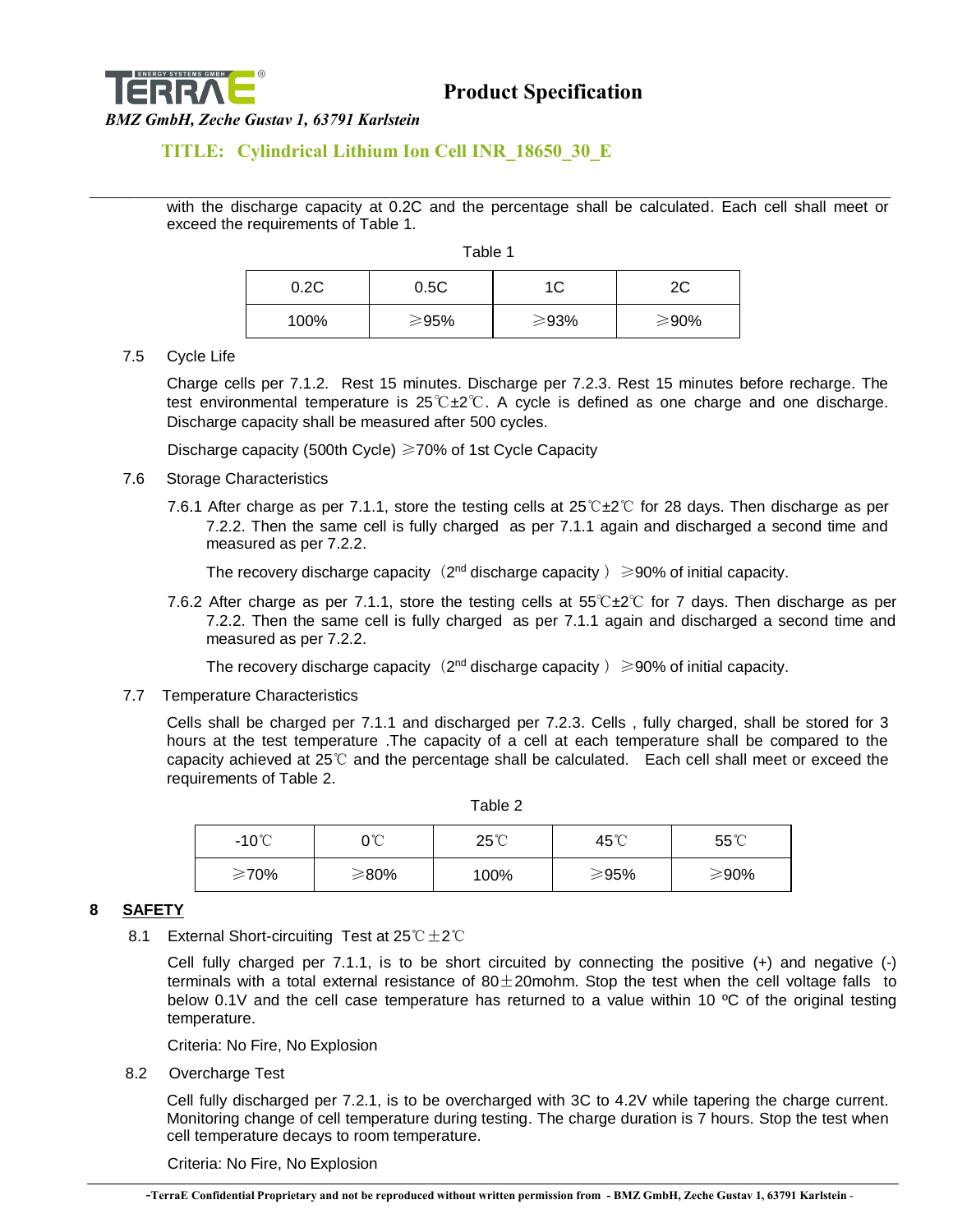

### **Product Specification**

### *BMZ GmbH, Zeche Gustav 1, 63791 Karlstein*

**TITLE: Cylindrical Lithium Ion Cell INR\_18650\_30\_E**

8.3 Heating Test

Cell fully charged per 7.1.1, is to be placed in the hot oven. Store the testing cells connecting with thermocouple in constant temperature box, heating the cells and box (speed of ascending temperature is 5℃±2 ℃ per min) together at room temperature simultaneity, monitor the temperature change of the box for 30 minutes after the box temperature reaches to 130 ℃ $\mathcal{L}$  °C, then stop the test.

Criteria: No Fire, No Explosion

8.4 Overdischarge Test

Cell fully charged per 7.1.1, is discharged at constant current of 1.0C to 90min;

Criteria: No Fire, No Explosion

8.5 Crush Test

Cell, charged per 7.1.1, is to be crushed between two flat surfaces and with cell longitudinal axis parallel to the flat surfaces of the crushing apparatus.The force for the crushing is to be applied by a hydraulic ram with a 1.25 inch (32 mm) diameter piston. The crushing is to be continued until a pressurereading of 2500 psig (17.2 MPa) is reached on the hydraulic ram, applied force of 3000 pounds (13 kN). Once the maximum pressure has been obtained it is to be released.

Criteria: No Fire, No Explosion

8.6 Drop Test

After charge as per 7.1.1, the cell is dropped from 1.5m above a concrete floor by the positive and negative terminal down. Wait for 1h.

Criteria: No Fire, No Explosion

### **9 PACKAGING**

Loading 100 cells per box, 2 boxes per case for a total of 200 cells. Refer to attached drawing 2.

### **10 OTHERS**

Any matter not included in this specification shall be confered between the both parties.

### **11 SHIPPING**

The capacity of delivery cell is under 10-30%SOC. It is not specified more than 10% capacity remain at customer, because of self-discharge. During transportation, keep the cell from acutely vibration, impacting, solarization, drenching.

Attached drawing 1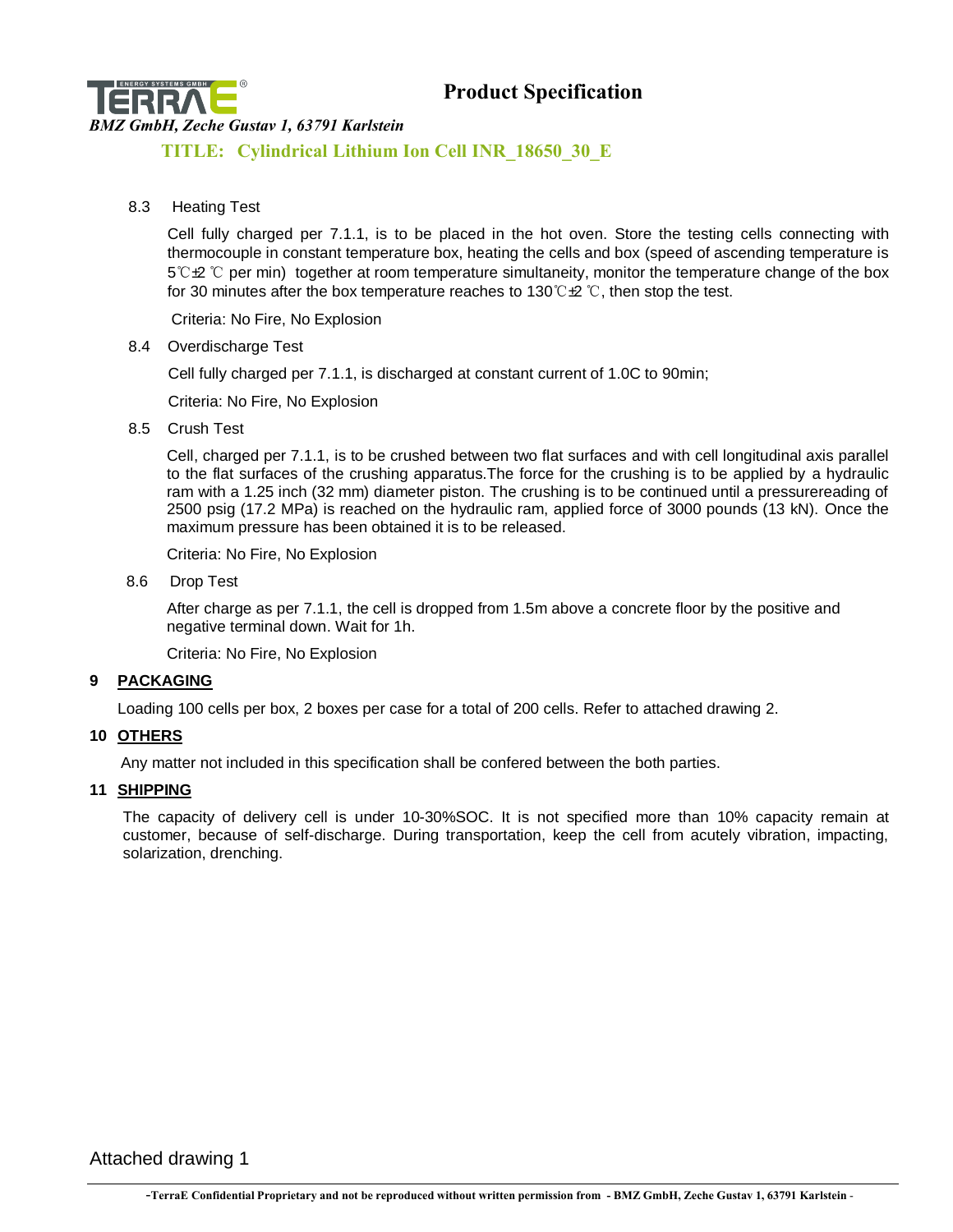

**TITLE: Cylindrical Lithium Ion Cell INR\_18650\_30\_E**

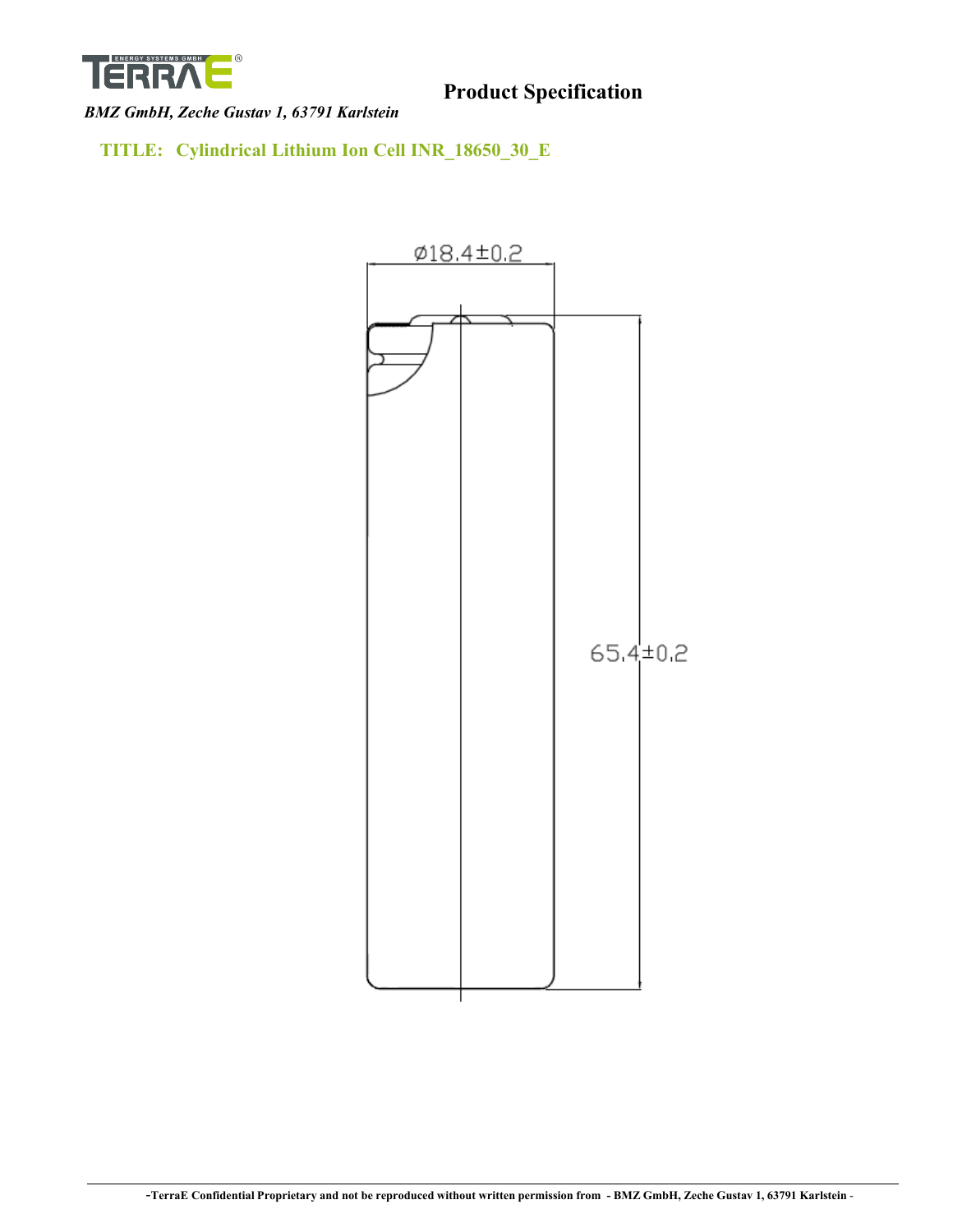

### *BMZ GmbH, Zeche Gustav 1, 63791 Karlstein*

### **TITLE: Cylindrical Lithium Ion Cell INR\_18650\_30\_E**

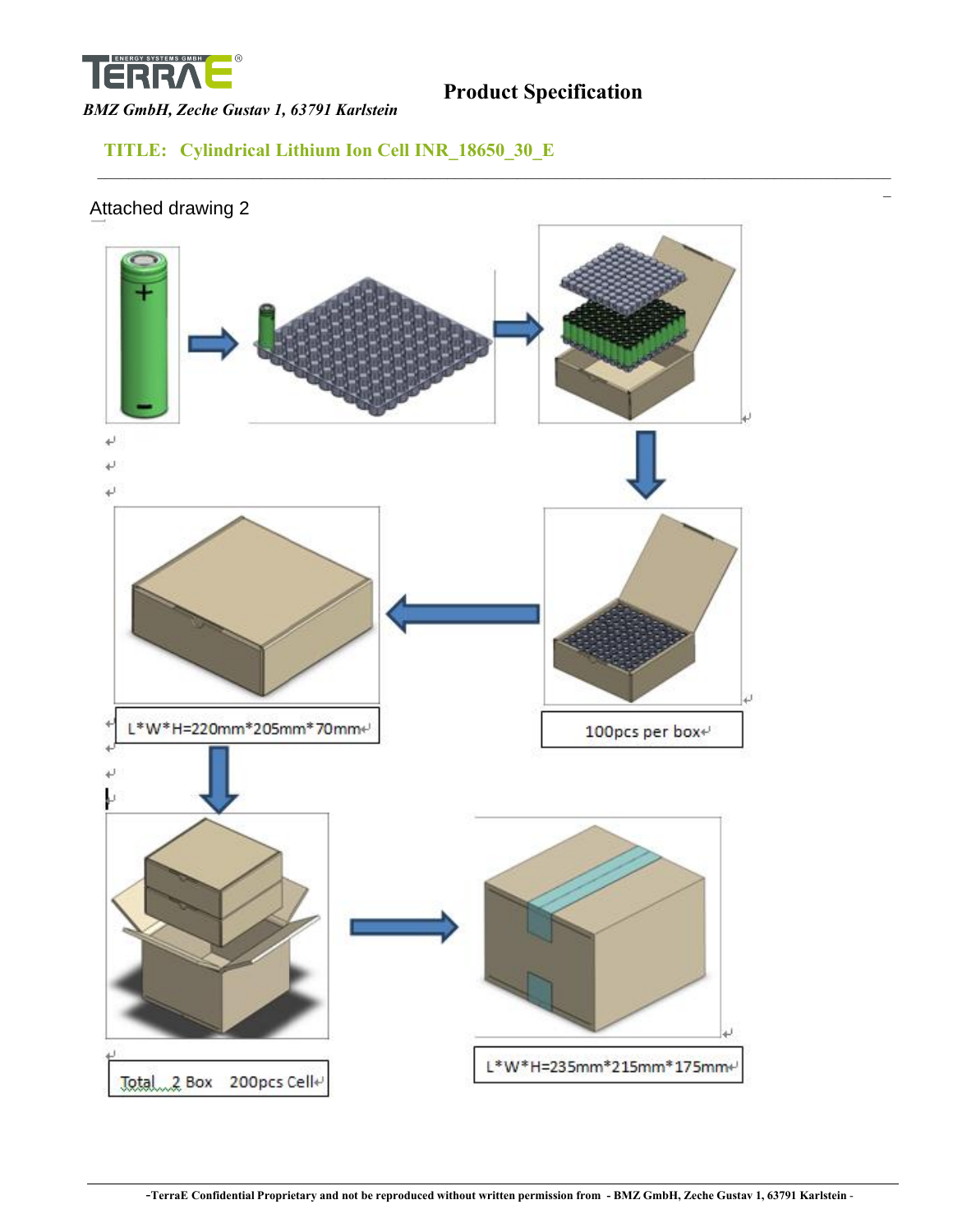

### **TITLE: Cylindrical Lithium Ion Cell INR\_18650\_30\_E**

The following caution and warning should appear in manuals and/or instructions for users, especially at the point of use.

# HANDLING INSTRUCTIONS FOR

## LITHIUM ION RECHARGEABLE CELL

### **1 ELECTRIG CAR, CHARGER AND BATTERY PACK DESIGN CONSIDERATIONS**

- 1.1.1 Cell must be charged with constant current-constant voltage method. Charging voltage must below 4.20V/cell and the charging cut-off current is greater than or equal to 1/20C. Even if the charge could be out of order, charge voltage of charger should not be above 4.23V/cell to avoid over-charging. Cell life will be shorten by charging voltage above 4.20V.
- 1.1.2 Charger should be equipped with a complete charging detection device including the timer inspection, current and open circuit voltage to detect the current state of charge. When one of the detection such as timer, current and voltage detected the full charge, charge should be completely cut off the charging circuit, avoid produce turbulence.
- 1.1.3 Charger should start charging at temperature range 0℃~ +45℃(see spec 3.5).When the cell temperature exceeds this range, it should be placed in the battery temperature to teach the above range before recharging.
- 1.1.4 For cycle life, use the normal charging or trickle charging method and minimize the fast charge.
- 1.2 Discharging
	- 1.2.1 Discharge end voltage must be over 2.5V.
	- 1.2.2 Discharge temperature range should be -20℃ ~ +55℃(see spec 3.8). If surface temperature

exceeds 70 degrees, the discharge must be stopped.

1.3 Storage

Any storage, cell should be in low humidity (less than 70%RH), no corrosive gas atmosphere area. And there is no press and condensation on the cell. Best temperature range -20℃~20℃. The capacity of cell is 25%-35% SOC.

| When stored within 1 month                                         | : $-20^{\circ}$ C ~ 50 $^{\circ}$ C |
|--------------------------------------------------------------------|-------------------------------------|
| When stored within 3 months : $-20^{\circ}C \sim 40^{\circ}C$      |                                     |
| When stored within 12 months : $-20^{\circ}$ C ~ 20 <sup>°</sup> C |                                     |

- 1.4 Precautions on battery pack design
	- 1.4.1 Battery pack Shape, Mechanism and Material

The battery pack should be designed to ensure that it can not be charged by an unauthorized charger. The battery pack should be designed to ensure that it can not be connected to unauthorized equipment and equipment; both ends of the battery pack should be designed to avoid short circuits or positive and negative The battery pack design should have anti-static function and can prevent the dust , The battery should be designed so that even if the battery leakage occurs, the electrolyte can not reach the protection circuit board; battery design should ensure that the battery is fixed in the battery pack, can not move; battery pack in the structure should ensure that The use of materials such as double-sided tape and rubber should verify its flammability; welding mold should be sealed with glue; if the welding die in the sealed when the welding of the mold can not be used, The use of ultrasonic welding method, for the emergence of any defects, God does not bear anything Either.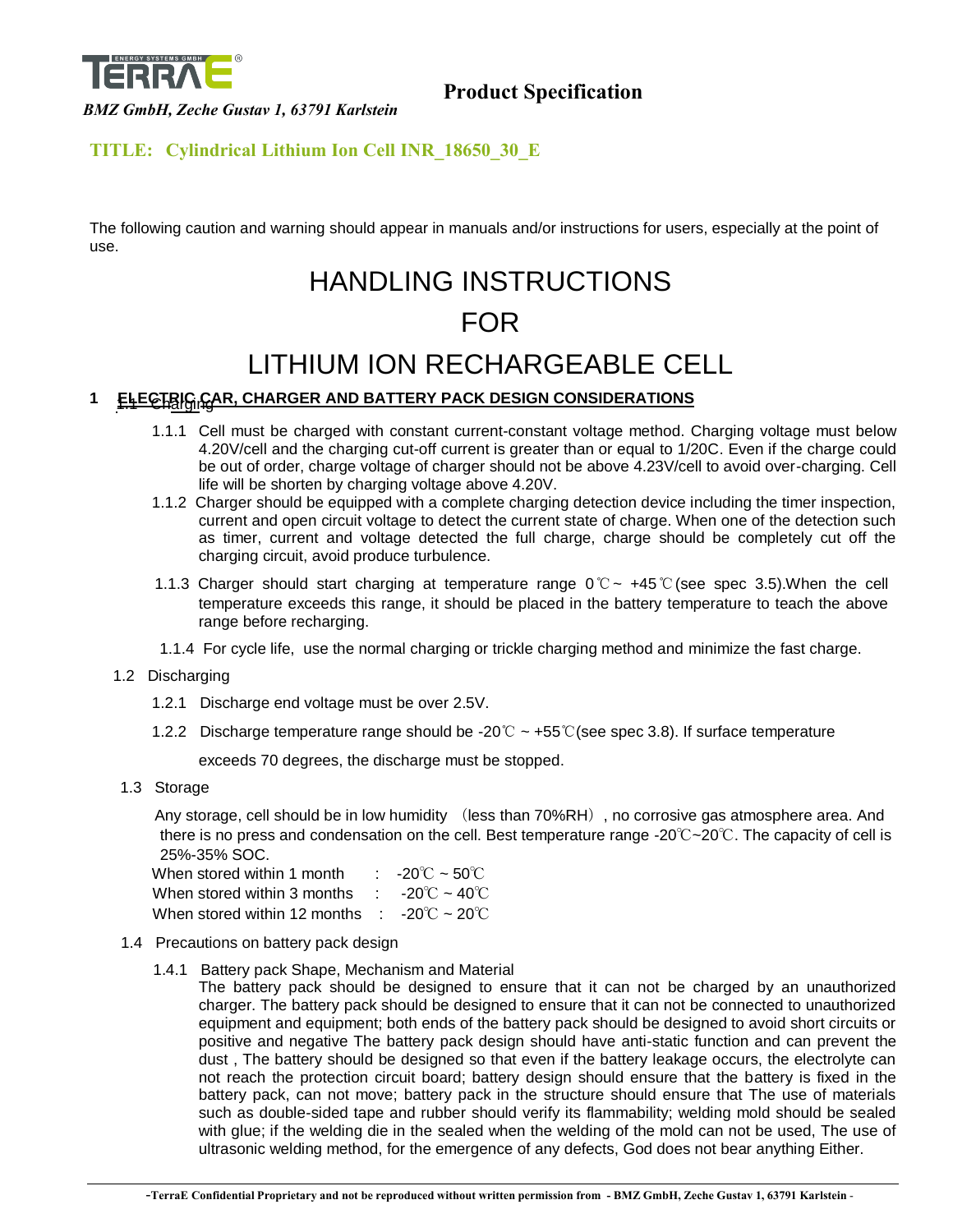

\_\_\_\_\_\_\_\_\_\_\_\_\_\_\_\_\_\_\_\_\_\_\_\_\_\_\_\_\_\_\_\_\_\_\_\_\_\_\_\_\_\_\_\_\_\_\_\_\_\_\_\_\_\_\_\_\_\_\_\_\_\_\_\_\_\_\_\_\_\_\_\_\_\_\_\_\_\_\_\_\_\_\_\_\_\_\_\_\_\_\_\_\_\_\_\_\_\_\_\_\_\_

### *BMZ GmbH, Zeche Gustav 1, 63791 Karlstein*

### **TITLE: Cylindrical Lithium Ion Cell INR\_18650\_30\_E**

1.4.2 Battery pack structure (battery pack limits the number of batteries used)

The number of parallel connections is unlimited, but the battery pack must pass the overcharge test (the charging current of the overcharge test is the maximum charge current of the charger and the product of the parallel quantity); the number of series is unlimited and the fuse is required; the battery should be away from the heat Device to avoid deterioration of battery performance; PCBA circuit board and battery pack should be insulated between the insulation material (such as plastic barrier to provide air isolation or non-conducting thermal insulation material).

 $\overline{a}$ 

If charged and discharged at high rate and high temperature (≥35℃) frequently, cell cycle life will be shorten. If charged and discharged at high temperature (≥60℃) frequently, cell safety may be occurred.

1.4.3 Protection Circuit insure safety of battery

The following protection circuit should be installed in the battery pack:

Overcharge protection. For safety reasons and in order not to shorten the cycle life, the maximum overcharge protection voltage for the individual cells within each module should be less than 4.23V (including tolerances);

Over discharge protection. If the single cell voltage reaches 2.5V, we recommend that the discharge protection should cut off the discharge current, the circuit current consumption should be as small as possible;

Overcurrent protection. If the discharge current of the single cell exceeds about 2C, the overcurrent protection should cut off the discharge current circuit.

External short protection: The battery pack has function not to cause external short cut.

Over temperature protection: Set the temperature protection of pack according to the cell use condition in SPEC.

Battery pack should have cell voltage balancing function and cell imbalance protection circuit.

Battery pack should have function to avoid thermal propagation when the cell is failure.

Weld spot welding lead plate onto cell, and solder lead wire or lead plate. the battery pack in the discharge, the internal cell temperature difference should be less than or equal to 5  $°C$ .

In order to avoid long-term storage over discharge mode, battery pack protection circuit current consumption should be set as small as possible. Long-term use, to regularly check the remaining state of electricity, to ensure that the battery within the single cell can not achieve over-discharge state.

1.4.4 Cell connection

Do not solder onto a cell in order to avoid a damage on the cell. The battery pack should be equipped with appropriate shock absorbers in the pack in order to minimize shock, which can damage the cells.

- 1.5 Cell usage
	- 1.5.1 When using batteries for serial and use, use the same gear, the same batch and the same state of charge batteries, you can get this information from the inside and outside the box label. Batteries need to be used before the detection of voltage resistance, and in accordance with its use for the combination, God recommended at least to ensure that the use of batteries within 30mV voltage within the internal resistance within 6mohm.
	- 1.5.2 Battery pack before shipment Check the voltage, internal resistance, protection line function, thermistor, thermal fuse.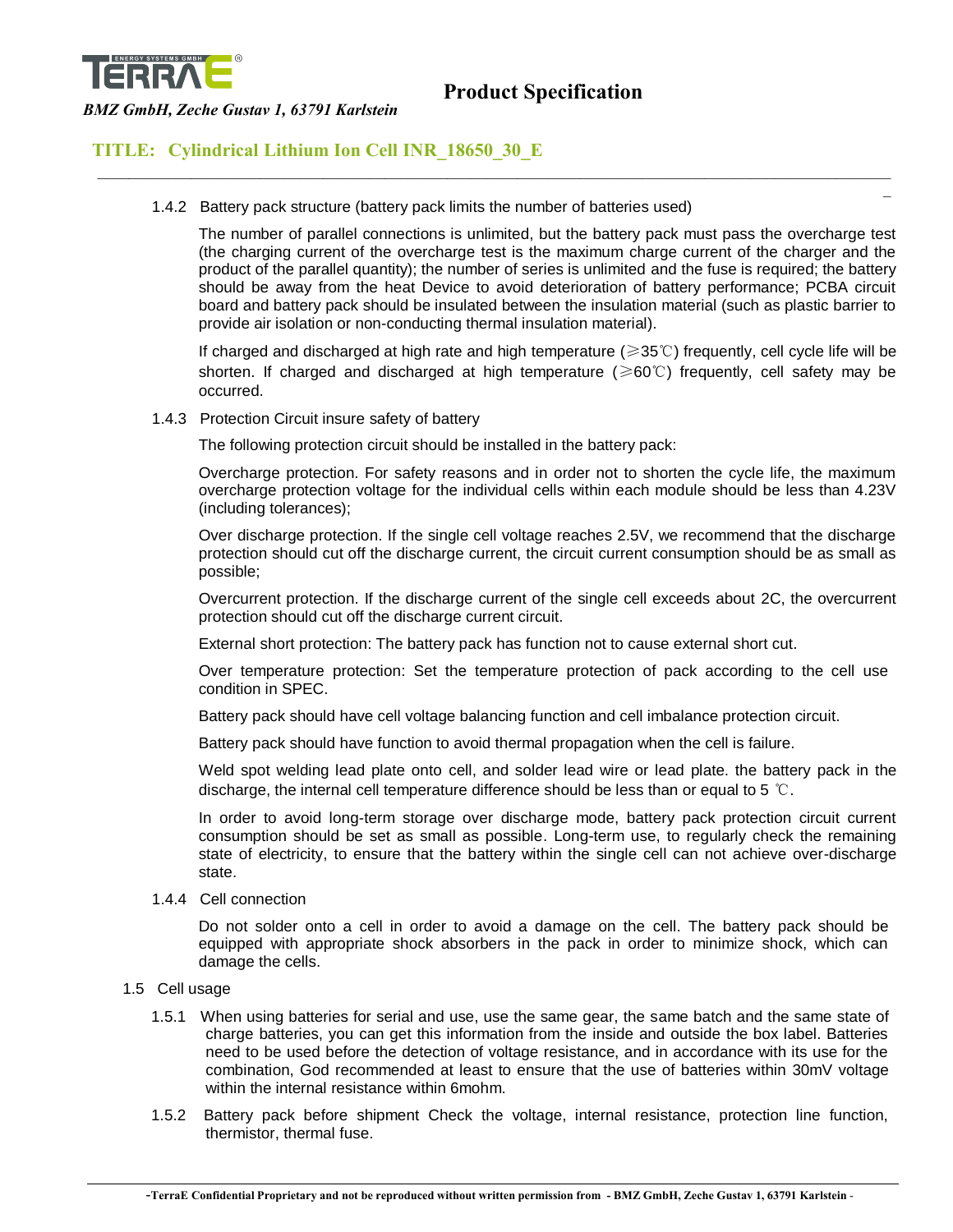

### **TITLE: Cylindrical Lithium Ion Cell INR\_18650\_30\_E**

1.5.3 Transfer the batteries to the assembly process to pay special attention to prohibit the transport process caused by external damage, the transport process is recommended to use the same transport packaging, even if there is a process of opening the package.

\_\_\_\_\_\_\_\_\_\_\_\_\_\_\_\_\_\_\_\_\_\_\_\_\_\_\_\_\_\_\_\_\_\_\_\_\_\_\_\_\_\_\_\_\_\_\_\_\_\_\_\_\_\_\_\_\_\_\_\_\_\_\_\_\_\_\_\_\_\_\_\_\_\_\_\_\_\_\_\_\_\_\_\_\_\_\_\_\_\_\_\_\_\_\_\_\_\_\_\_\_\_\_

1.5.4 Do not use damaged or leaked batteries due to transport damage, drop, short circuit or other reasons.

### **2 SAFETY INSTRUCTIONS**

Batteries containing organic solvents and other flammable substances, such as improper use may cause the core heat or fire, resulting in damage to the battery or personal injury. Please pay attention to the use of prohibited items, while the protection device should be added to avoid the use of equipment caused by abnormal batteries accident. Before using lithium-ion rechargeable batteries, please read the following safety guidelines carefully. In addition, God strongly recommends adding these instructions to the user manual.

- 2.1 Dangerous matter
	- 2.1.1 Don't use or place batteries in high temperature (above 70℃) environment. Do not put it into fire, water or make it moisture. Do not repair or disassemble batteries, there is a risk of causing the batteries to ignite, overheat, leak or explode.
	- 2.1.2 Don't place the batteries in a chaotic manner, away from metal and other conductive materials to avoid positive (+) negative (-) short circuit, do not reverse the positive (+) negative (-) pole
	- 2.1.3 Don't use non-specified charging equipment and violate charging requirements. Non-specified conditions charge will cause the battery to overcharge or abnormal chemical reactions, heat generation, smoke, rupture or fire.
	- 2.1.4 Don't connect the battery to the AC plug (outlet) or the car plug. The battery needs to have a specific charger. If the battery is connected directly to the plug, the battery may catch fire, smoke, explode, or cause heat.
	- 2.1.5 Don't overcharge, over-discharge, drive nail into the cell, strike it by hammer or tread and step on it
	- 2.1.6 Don't hit or throw batteries. If the batteries appear to fall, please treat the waste, can not continue to use.
	- 2.1.7 Don't dissect the battery. If the protection line is damaged, the battery will no longer be protected. Then, the battery may fire, smoke, explode or cause heat.
	- 2.1.8 Don't charge near high temperatures. If the battery is charged near the high temperature, the battery can not be recharged due to the protection line. In this case, the protection circuit may be interrupted, the battery may fire, smoke, explode or cause heat.
	- 2.1.9 Don't use batteries that are clearly damaged or deformed. May cause fever, smoke, rupture or burning.
	- 2.1.10 Don't direct soldering of batteries, overheating will lead to insulation gaskets and other parts of the deformation, causing cell deformation, leakage, explosion or fire.
	- 2.1.11 Don't reverse polarity charge. In the case of charging, the battery is reverse charging will be abnormal chemical reaction. In addition, there is an unpredictable high current through the discharge. These may cause heat, smoke, rupture or burning.
- 2.2 Warning
	- 2.2.1 Batteries should be kept away from infants and young children. In case of swallowing the battery, please seek medical attention immediately.
	- 2.2.2 Don't place the battery in a microwave oven or other cooking utensils. Due to the heating and electrical shock of the microwave oven, the battery may ignite, smoke, explode or cause heat.
	- 2.2.3 Don't mix with other batteries. The battery can not be mixed with other different capacities, chemical systems, or manufacturers' batteries. Do not connect other batteries or mix other batteries. The battery may catch fire, smoke, explode or cause heat.
	- 2.2.4 Don't use an abnormal battery. If there are obvious abnormalities, such as odor, fever, deformity or discoloration, stop using the battery. Such batteries may be defective and, if used, may cause fire, smoke, heat or explosion.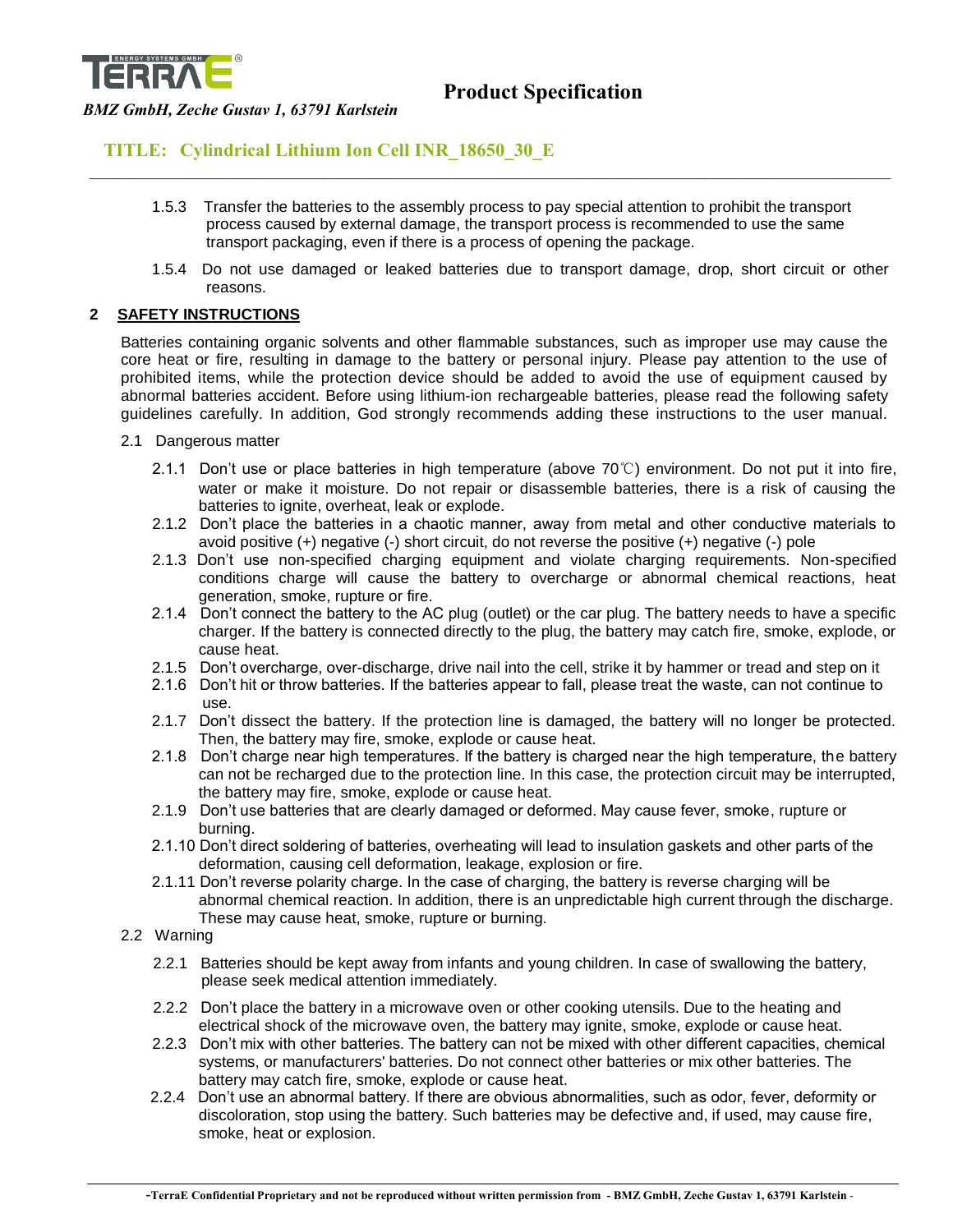

### **TITLE: Cylindrical Lithium Ion Cell INR\_18650\_30\_E**

 2.2.5 If the charging process does not end, stop charging. If the battery can not complete the charging process for a specified period of time, stop the charging step. The battery may catch fire, smoke, explode or cause heat.

 $\mathcal{L}_\mathcal{L} = \mathcal{L}_\mathcal{L} = \mathcal{L}_\mathcal{L} = \mathcal{L}_\mathcal{L} = \mathcal{L}_\mathcal{L} = \mathcal{L}_\mathcal{L} = \mathcal{L}_\mathcal{L} = \mathcal{L}_\mathcal{L} = \mathcal{L}_\mathcal{L} = \mathcal{L}_\mathcal{L} = \mathcal{L}_\mathcal{L} = \mathcal{L}_\mathcal{L} = \mathcal{L}_\mathcal{L} = \mathcal{L}_\mathcal{L} = \mathcal{L}_\mathcal{L} = \mathcal{L}_\mathcal{L} = \mathcal{L}_\mathcal{L}$ 

- 2.2.6 Don't use a leaky battery near a flame. If the battery or liquid out of the battery produces a pungent odor, the battery should remain away from the flame. The battery may be ignited or exploded.
- 2.2.7 Don't touch the leaky battery. If the liquid leaked from the battery into the eyes, will cause serious damage. If you come from your leaked liquid into your eyes, rinse your eyes with water immediately. Please consult a doctor immediately. If the liquid is left in the eyes, it will cause serious damage.
- 2.2.8 In order to avoid short circuit or damage, please tightly put the battery into a box or carton.
- 2.2.9 Don't store the cell in a pocket or a bag together with metallic objects such as keys, necklaces, hairpins, coins, or screws.
- 2.3 Precautions
	- 2.3.1 Don't use or place batteries in high temperature environments, such as in direct sunlight. The battery may catch fire, smoke, explode or cause heat. At the same time, may cause battery performance and life degradation.
	- 2.3.2 Battery pack has a protective line. Do not use batteries in places where static electricity (over 100V) is generated, which may damage the protection circuit. If the protective line of the battery is damaged, the battery may catch fire, smoke, explode or cause heat. Do not use Lithium ion cell with the primary batteries or secondary batteries whose capacity or kinds or maker is different. If do that, the cell will be discharged or charged excessively in use. And it may cause the generating heat, smoke, rupture or flame because of the abnormal chemical reaction in cells.
	- 2.3.3 Specified the charging temperature range. Do not charge the battery outside the specified temperature range. Failure to do so may result in heat, leakage, or serious damage. In addition, battery performance and life degradation may occur.
	- 2.3 4 Please read the manual before use. Please keep this manual for future reference.
	- 2.3.5 Please read the charging method of the charger manual.
	- 2.3.6 In the first use, if the battery has an abnormal smell, heat or rust, please contact the supplier.
	- 2.3.7 Keep away from flammable materials during charging and discharging. May cause fire, smoke, explosion or cause heat.
	- 2.3.8 If the electrolyte leaks from the battery, gets on the clothes or on the skin, rinse it immediately with water. Otherwise it may irritate the skin.
	- 2.3.9 If wires or metal objects come out of the battery, completely seal and insulate them. Otherwise, the battery may cause a short circuit, fire, smoke, explosion, or cause heat.
	- 2.3.10 After use, please carry out battery recycling according to local laws and regulations.

### **3 EXCLUSION LIABILITY**

- 3.1 TerraE is not liable for any loss caused by breach of notice in the specification;
- 3.2 TerraE is not responsible for any problems caused by design defects in battery packs, electric cars and chargers;
- 3.3 TerraE does not accept abnormal batteries caused by improper assembly;
- 3.4 TerraE is not liable for any loss caused by incorrect or incongruent with the SPEC charge and discharge method and inappropriate environment;
- 3.5 TerraE is not liable for any force majeure (ex. Lightening, storm, flood, fire, earthquake, etc)
- 3.6 In order to standardize the use of sample batteries, the rights, obligations and responsibilities of every

customer and TerraE are clarified. Before using the battery, please read carefully and thoroughly understand